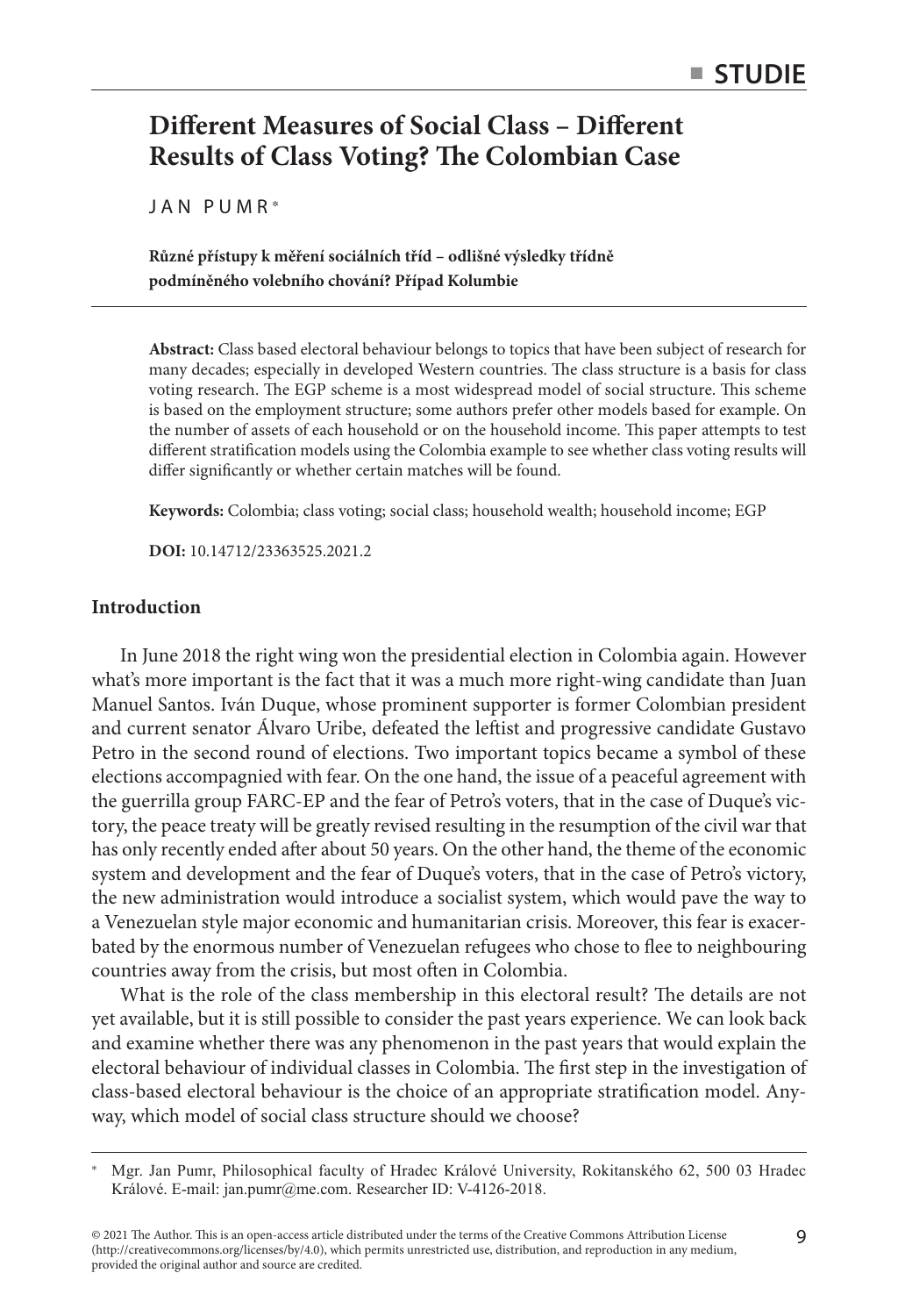The goal of this article is twofold. At first it will offer a comparison of existing and most frequently used social class models and compare and analyze the results of classbased electoral behaviour using these models. The second goal is to examine the transformation of electoral behaviour in individual stratification models between 2006/7 and 2012/13. Why these years? The mentioned periods are relatively important milestones in modern history of Colombia. In 2006 and 2007, President Álvaro Uribe launched his second term when dynamics of the armed conflict between government units and the FARC-EP changed significantly. Reinforced military forces gained considerable successes, with the help of *paramilitares* having forced many *guerrillas* out of many territories. It was also a period of significant support from civilian population for president Uribe and his militant strategy [*LaRosa – Mejía 2017*]. 2012 and 2013 were the years of the beginning of peace negotiations between the Santos administration and the FARC-EP, which finally led to the signing of the peace agreements in September 2016 in Cartagena.

At the same time, the article brings up a few questions. Are the results of each model significantly different, or are there some consistent features? And did the electoral behaviour change between 2006/7 and 2012/13 in each stratification model of the social classes? Is there any explanation for the voting behaviour of each social class?

One hypothesis says that if we compare different stratification models, the first one based on occupation levels and the second one based on socio-economical levels, we can find certain consistent features. It is obvious that the service class (EGP) will include a lot of the same individuals of the highest class of the socio-economic model based on the wealth index. And the class of poor self-employed will share the same objectives and goals as the lowest class with low wealth index. Similar findings can also lead to a belief in the data reliability of the *AmericasBarometer* database, which of course would be very positive. The *area/region* variables are also very important in the case of such a geographically diversified country as Colombia. Historically, there were many territories that the central government had no control over, due to very specific geographical conditions in Colombia, the presence of three mountain ranges, many small valleys or dense jungle [*Safford – Palacios 2002*]. Instead of the central government, in outlying regions local leaders have often wielded power and the traditional parties relied on them to secure the support in rural areas, which led to massive clientelism [*Hartlyn – Dugas 1999*] and influenced the voting behaviour.

In some works, the conceptualization of a class analysis is also present. Although this article will not have such an ambition, it will present in the first part current and most used models of social structure and a short review of recent literature. The second part will cover the data, stratification models and methods which will be used to calculate the class voting in this article, and finally the third part will offer the results and analyzes of class-based behaviour in Colombia using different stratification models in 2006/7 and 2012/13.

### **Actual approaches to measuring of social class**

Previous works are based mainly on the Marxist concept of class structure, where the people's relationship to the means of production is of primarily importance. In a post-industrial society with service sector development, this concept is untenable, and therefore later works are more and more often working with the neo-Weberian concept of class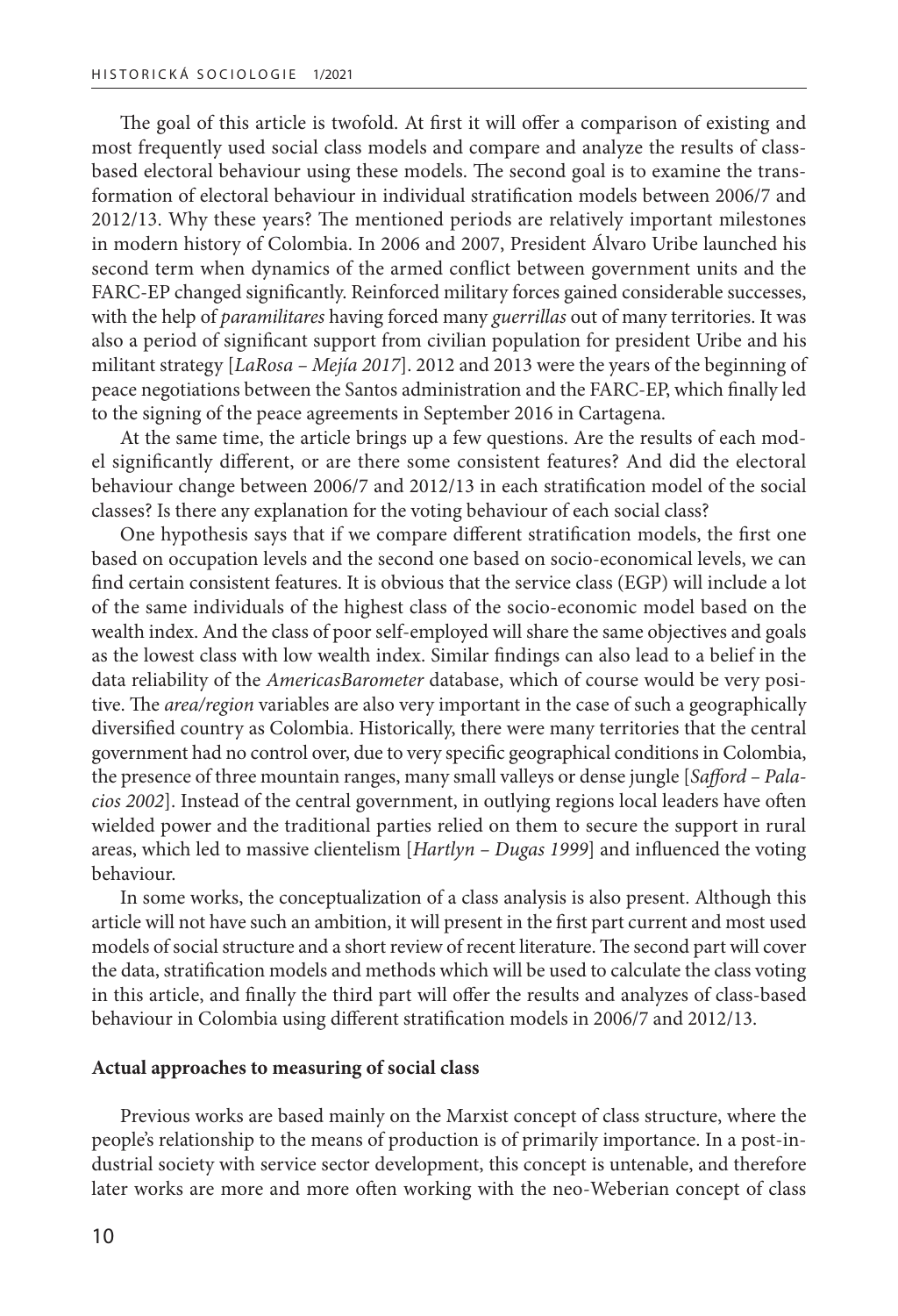analysis that represents the social structure as a group of individuals who hold a similar position on the labour market (therefore, it is not directly related to the means of production) and thus have similar life chances [*Breen 2005*].

Currently, we can meet some of the most common variants. In Western Europe, where class voting has a longer tradition, and where more relevant data from questionnaire surveys are available, the authors usually use a more structured approach to social class measurement [*Mainwaring – Torcal – Somma 2015*]. This approach examines, in particular, the employment position of an individual in the labour market. The main reason for using this concept is primarily the general awareness of the occupational profession as a clear sign of social status, in other words, it is an easy-to-understand indicator of the position of the individual within the social structure [*Lambert – Bihagen 2012*; *Connelly – Gayle – Lambert 2016*]. Also, this occupation-based measure is more stable and better reflects the inclusion of an individual in the social structure [*Parkin 1971*; *Rose – Pevalin 2003*; *Goldthorpe – McKnight 2006*].

One of the most widespread class schemes is the structure designed by Erikson, Goldthorpe and Portocarero (EGP). This scheme is the most influential model of social stratification in social sciences [*Evans 1992*]. However, in the questionnaire surveys in Latin American countries, such detailed information is not included, with a few exceptions, so it is not possible to monitor the development of class voting using the EGP scheme in individual years. Fortunately, this is not always the case, and with the example of Colombia we can also use this model of social structure. This scheme and its theoretical approach has become a basis for other similar schemes in social sciences, e.g. ESeC, NS-SEC [*Connelly – Gayle – Lambert 2016: 4*].

In 2015 Mainwaring et al. compiled a modified class scheme on the basis of the EGP scheme. To the current five categories (service class, petty bourgeoisie, routine non-manual, skilled and unskilled workers) they added the sixth, the poor self-employed. They argue that the EGP scheme was developed for Western post-industrial countries and that they do not fully reflect the specifics of other regions, in this case Latin America. The authors are right that the category of poor self-employed is crucial to understanding class structure in Latin America [*Mainwaring – Torcal – Somma 2015*].

Another way of measuring social class is the economic level of the individual. This approach has a tradition in the United States [*Handlin 2013*] and is most often measured either by household wealth or by household income. Some other authors [e.g. *Savage et al. 2013*; *Lewis-Beck – Ratto 2013*] also prefer research of the economic vote in Latin America. According to Filmer and Pritchett these components of household wealth represent the long-term economic status of households and that eliminating short-term economic outages, such as household income, because of high degrees of income churning [*Jarvis – Jenkins 1997*; *Filmer – Pritchett 2001*; *Jenkins – Van Kerm 2009*].

There are also attempts to combine these measurements in the form of a class structure based on a socio-economic level [*Lupu 2010*; *Handlin 2013*]. In his work Handlin has created composite scales and used several schemas based on basic socio-economic data – income, wealth, and education. According to Handlin these models "allow scholars to capture more fully the range of content associated with the social class concept, offering another perspective on economic well-being and market position as well as a more robust measure of social status" [*Handlin 2013: 161*].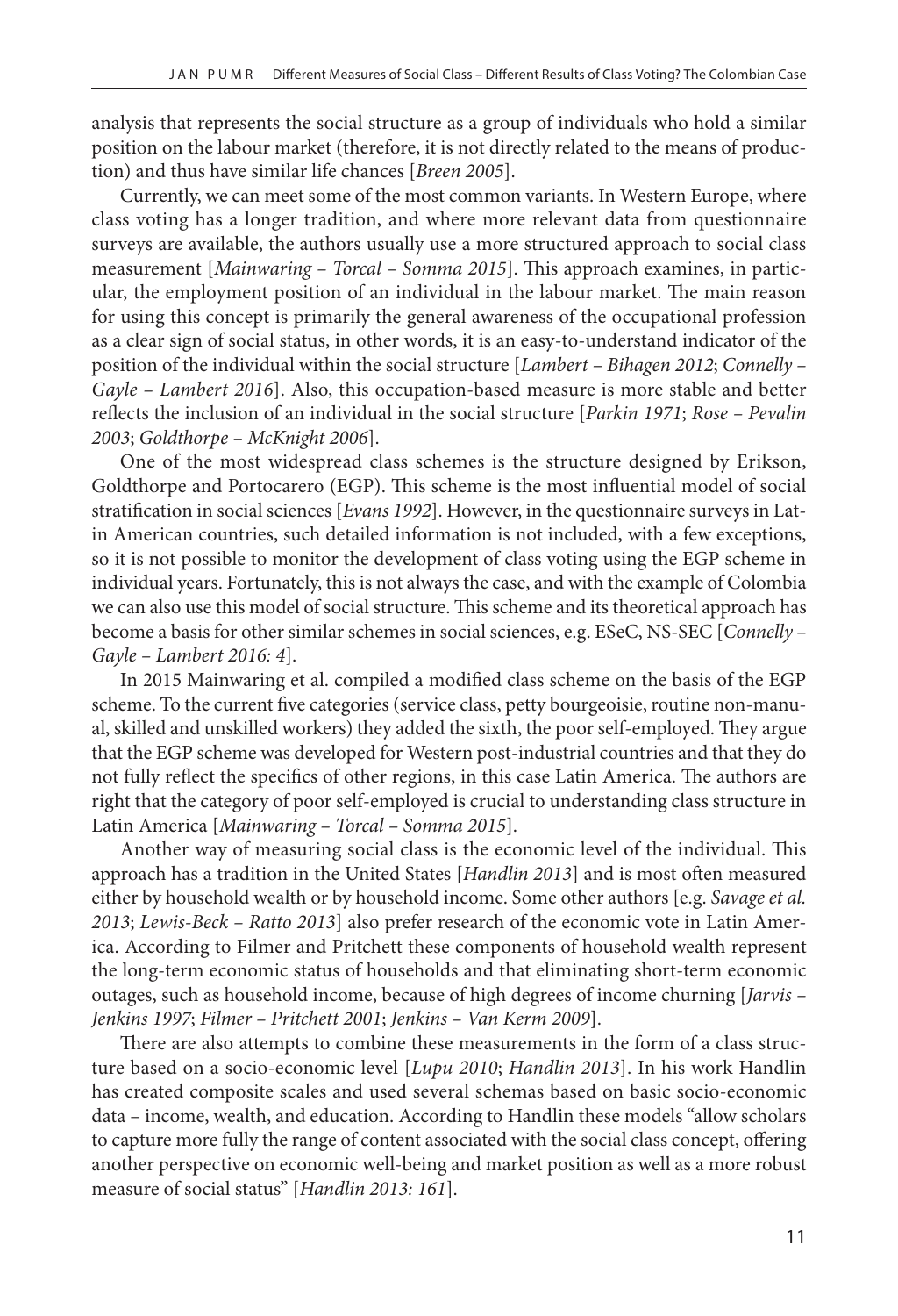In this paper, several models will be compared, at first the occupation-based level models and also models of the socio-economic level. We will see if we can find some common elements.

#### **Data, models and methods**

The data was drawn from the Latin American Public Opinion Project (LAPOP), the *AmericasBarometer* database of 2006, 2007, 2012 and 2013. In these 4 years there were significantly fewer missing values in the occupation variable. The number of cases in each model varies depending on the missing values.

#### *EGP Structure*

As mentioned above, EGP structure is most commonly used in class voting research. More often, collapsed versions with seven, five, or even three class categories appear in the works. In that case, however, a lot of information has already disappeared and such a version with only three categories cannot tell us much about the nature of class voting.

To compare different models of social structure, two versions were used in this article, one with 11 classes and one with 6 classes. At first, the individuals were divided into the following 11 categories: Professional, manager; Technician; Office worker; Merchant; Peasant or farmer; Farmhand; Artisan; Domestic service workers; other services; Skilled worker; and Unskilled worker.

The second version, according to Mainwaring et al. [*2015*] should reflect a more Latin American specification. It comes back from a classic EGP collapsed version with 5 classes and a poor self-employed class has been added. The categories are as follows: the service class (large owners, professionals, administrators, managers and high-level supervisors); the petty bourgeoisie (small owners, farmers and self-employed workers in primary production); the routine non-manual (workers in administration and commerce and sales personnel); skilled worker; unskilled worker and the poor self-employed [*Mainwaring – Torcal – Somma 2015*].

# *Household Wealth Index*

The household wealth index (HWI) is based on information of the number of household components owned. In the *AmericasBarometer* questionnaire survey in Colombia, the database includes the following information in all survey years: access or ownership of; TV, refrigerator, fixed telephone, motorcycle, mobile phone, vehicle, washing machine, microwave, drinking water, bathroom and computer. Missing values were replaced by zero (0). The number of vehicles (0, 1, 2, 3 and more) has been recoded to yes/owned (1) and no/ not owned (0). Some years of questionnaire surveys include other goods: home internet, a flat-screen TV, or a sanitary system. However, for the comparison between individual years, it is necessary to unify data and to use only the components that are available in all the years of the questionnaire survey, i.e. excepting the a/m 11 items. The wealth index of each household was compiled according to the following formula [*Córdova 2009*]: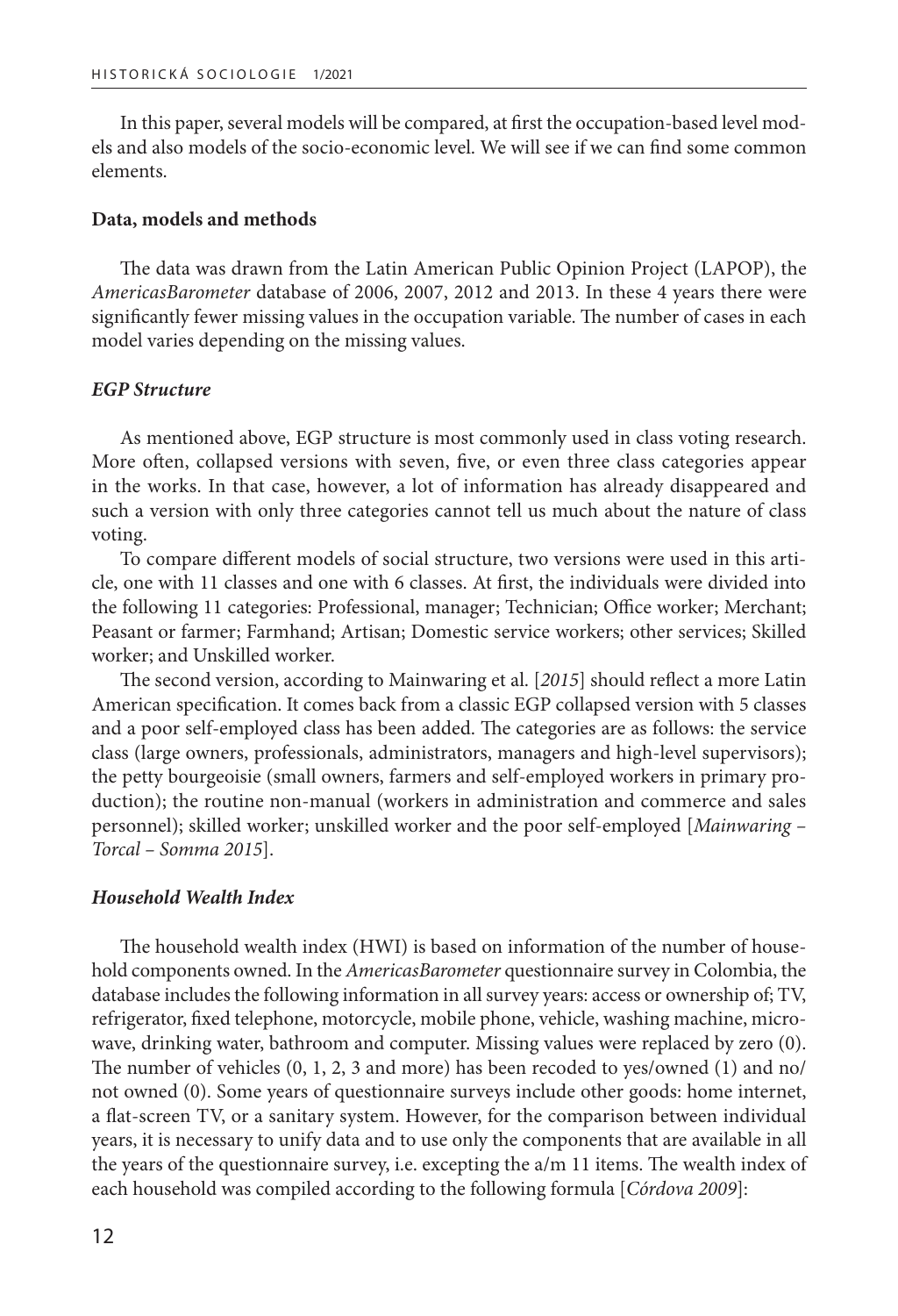$$
y_i = \alpha_1 \left( \frac{x_1 - \bar{x}_1}{s_1} \right) + \alpha_2 \left( \frac{x_2 - \bar{x}_2}{s_2} \right) + \ldots + \alpha_k \left( \frac{x_k - \bar{x}_k}{s_k} \right)
$$

where  $\bar{x}_{\rm k}$  a  ${\rm s}_{\rm k}$  are the mean and standard deviation of asset  $x_{\rm k}$ , and  $\alpha$  represents the weight for each variable  $x_k$  for the first principal component. This formula is based on Principal Component Analysis (PCA) method which was popularized by Filmer and Pritchett [*2001*].

As soon as each respondent was assigned a wealth index, they were all divided into four approximately equal quartiles. From the richest (1st quartile) to the poorest (4th quartile). The 1st quartile contains individuals whose index is within range between 10.71–7.41 (10.71–8.49). The 2nd quartile represents the range between 7.35–5.50 (8.47–6.99). The 3rd quartile contains respondents with HWI between 5.50–4.29 (6.93–5.08) and finally the lowest quartile contains HWI between 4.27–0 (5.08–0). The values for the period 2012/2013 are shown in the brackets. The mean of WHI has obviously risen between those two periods.

# *Household Income*

The respondents as mentioned above in the paragraph of Household Wealth Index, were divided into roughly similar quartiles by household income. The 1st quartile contains individuals whose household income per month is higher than 720,000 (1,100,000) COP. The 2nd quartile represents the range between 360,000–720,000 (630,000–1,100,000) COP. The 3rd quartile contains respondents with HWI between 181,000–360,000 (450,000–630,000) COP and finally the lowest quartile contains HWI which is lower than 181,000 (450,000) COP. The values for the period 2012/2013 are shown in the brackets. In the case of household income, the quartiles are really very important, because within this period a large increase in wages took place, so it is impossible to compare both periods without these adjustments.

#### *Other variables (area/region, gender, education, age)*

The results of electoral behaviour will also be presented according to other selected variables. The variable *area* represents the dichotomy of the urban vs. rural, the variable *region* divides Colombia into six areas: the capital of Bogotá, the central region, the Pacific region, the Atlantic region, the Oriental region and the area of the national territories.

In addition to the *gender* variable, the *age* variable will be presented and its dividing line is set on 35 years, a value that roughly divides the population into two similar halves.

# *Methods*

To assess the statistical significance of the tendency of each social class to vote for presidential candidates and for the control of marginal distribution the adjusted standardized residue will be provided represented by the following formula: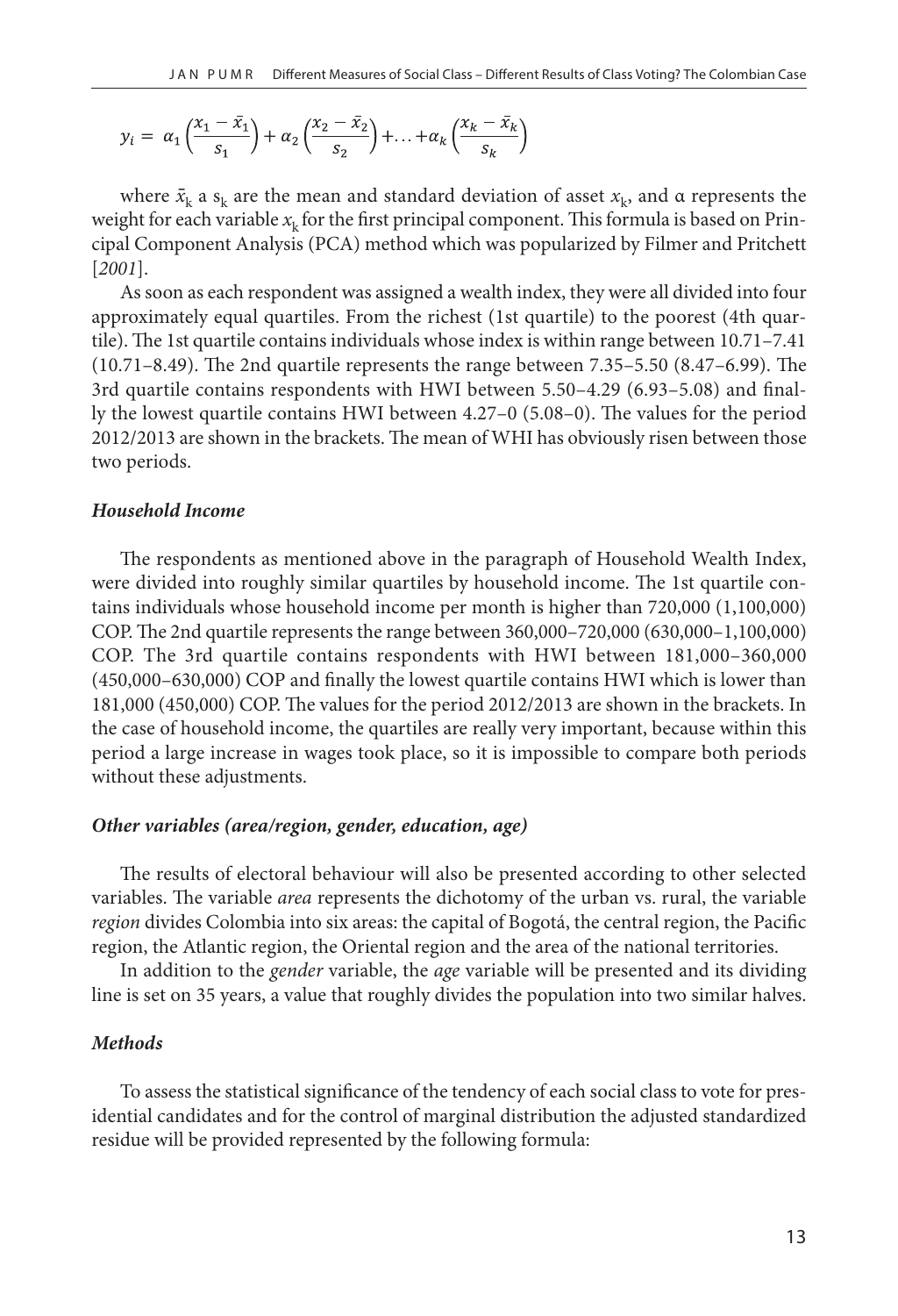$$
ASR_{ij} = \frac{R_{ij}}{\sqrt{o_{ij} \times \left(1 - \frac{r_i}{N}\right) \times \left(1 - \frac{s_j}{N}\right)}}
$$

where  $R_{ii}$  means residuum (i.e. the difference between measured and expected frequencies),  $o_{ij}$  is the corresponding expected frequency,  $r_i$  and  $s_j$  are the corresponding line and column marginal frequencies and N is the total number of analyzed cases.

The adjusted standardised residues (ASR) will enable a control of marginal distribution. The residues follow trends of the members of social classes to vote individual parties when marginal distribution influence is controlled. Thus, the statistical significance of the correlation between social class and option for one of the parties can be explained [*Matějů – Řeháková 1997*]. In other words, the adjusted residue indicates a significance of the difference between empirically measured frequency and an awaited (theoretic) frequency. The higher is the absolute value of the measured adjusted residue, the higher will be the statistical significance of the ascertained relation between social class and voting.1

#### **Class voting in Colombia**

The first table provides an overview of class-based electoral behaviour using the classic EGP structure. In 2006/7, at the beginning of the second presidential term, Uribe enjoyed immense public support, who responded to Uribe's military successes in relation to the FARC-EP and also successful negotiating with the AUC. At this time, many controversies linked to these achievements, especially a number of cases and evidence of *limpieza social*, or evidence of the cooperation of many politicians with *paramilitares*, have not yet been revealed.

Still, we can find social classes that, despite Uribe's high popularity, $\frac{2}{3}$  preferred a rather more liberal and progressive candidate such as Carlos Gavíria. And it is not without interest that they consisted rather of higher and middle social classes of professionals, managers, technicians and educated skilled workers where we can find significant residual values.

Six years later, during the beginning of peace negotiating with FARC-EP, we can find that the position of higher classes is almost the same. But what is now more important, is the change of position of farmers, peasants and farmhands. It's quite clear that this social class voted more commonly for Juan Manuel Santos and for his approach to peace negotiation. As regards this correlation, high adjusted residues were measured in this period. This is not that surprising because of fact that in May 2013 both sides FARC-EP and the government announced the first agreement during the process of peace negotiation. This agreement included land distribution of 3 million hectares to 250,000 campesinos and guarantees of health benefits, work, education etc. [*Kline 2018*]. Another fact remains that the campesinos were most affected by Colombian civil conflict. In the Colombian countryside, it is quite difficult to find a person who does not have a family member or a friend who has been directly affected by this war, who has lost friends or some family member, or has just been displaced from their home.

<sup>1</sup> Statistically significant deviations represent values of adjusted residues greater than 1.96 or less than −1.96.

<sup>2</sup> And his Partido de la "U", founded by Juan Manuel Santos in 2005 for support president Álvaro Uribe.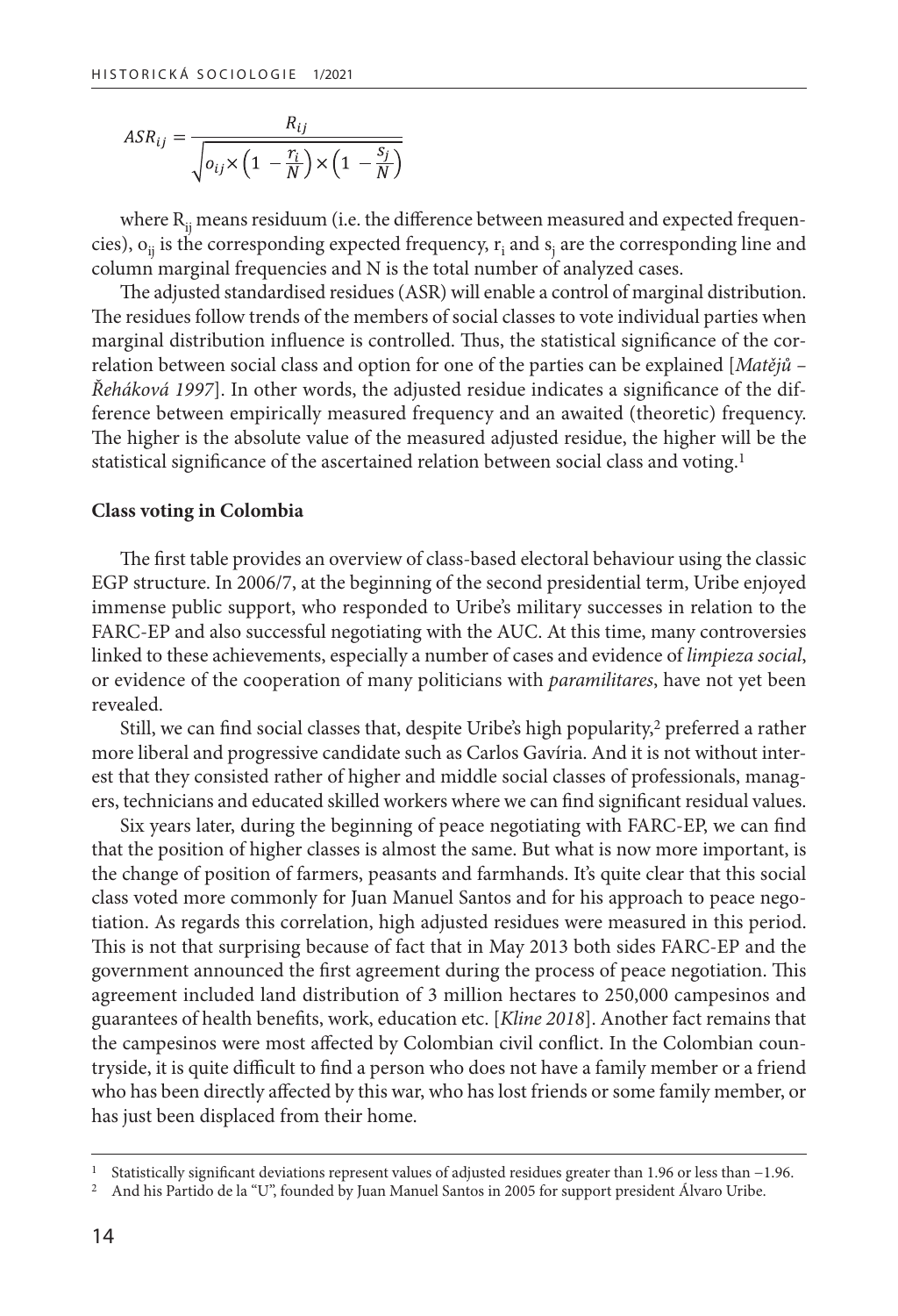|                               | z                        | 728                      | 284       | $\sqrt{2}$     | 45            | 33                   | 12          | $\Box$         | 291                      | 1,474           |
|-------------------------------|--------------------------|--------------------------|-----------|----------------|---------------|----------------------|-------------|----------------|--------------------------|-----------------|
|                               | <b>Unskilled</b> worker  | 1.2                      | 0.4       | $\Xi$          | $-0.6$        | $-0.2$               | $-0.7$      | $-0.7$         | $-0.7$                   | 56              |
|                               | <b>Skilled</b> worker    | $-0.5$                   | 0.0       | $-0.6$         | 0.6           | $-0.7$               | $-0.8$      | $\overline{0}$ | $\Box$                   | 248             |
|                               | Other services           | $-0.9$                   | 0.0       | 0.2            | $-1.6$        | 1.2                  | 1.9         | $-1.1$         | 1.2                      | 136             |
| Social class (EGP)            | Domestic service         | $2.0*$                   | $-1.5$    | $-0.1$         | $-0.7$        | 0.5                  | 0.7         | $-0.7$         | $-0.9$                   | 65              |
|                               | Artisan                  | 0.0                      | 0.9       | $-0.7$         | $-0.6$        | 1.7                  | $-0.3$      | $-0.3$         | $-0.8$                   | $\overline{10}$ |
|                               | Farmhand                 | $2.5*$                   | $-0.6$    | 0.6            | $-1.8$        | $-0.2$               | 0.2         | $-0.9$         | $-1.8$                   | 101             |
|                               | <b>Peasant or farmer</b> | $4.0**$                  | 0.3       | $-2.1^{\circ}$ | $-0.3$        | 류                    | $-1.4$      | 0.7            | $-3.5^{\circ\circ\circ}$ | 393             |
|                               | Merchant                 | $-3.0^\circ$             | 1.0       | 0.5            | 1.5           | $0.\overline{3}$     | $-0.8$      | 0.2            | 1.8                      | 241             |
|                               | Office worker            | $-0.1$                   | $-0.1$    | $-1.4$         | 1.8           | $-0.9$               | 1.3         | $-0.5$         | $0.\overline{3}$         | 37              |
|                               | Technician               | $-1.6$                   | $-0.2$    | $-0.3$         | 1.2           | $\Xi$                | $2.6*$      | $-0.6$         | 1.9                      | $50\,$          |
|                               | Professional, manager    | $-4.1^{\circ\circ\circ}$ | $-0.5$    | $4.4***$       | 0.4           | $1.8\,$              | $-0.1$      | $2.1*$         | $2.0*$                   | 137             |
| choice 2012/3<br>Presidential |                          | Juan Manuel Santos       | Uribistas | Antanas Mockus | Gustavo Petro | Germán Vargas Lleras | Noemí Sanín | Rafael Pardo   | Other candidate          | Z               |

Table 1: Class voting using classic EGP schema (11 categories) *Table 1*: Class voting using classic EGP schema (11 categories)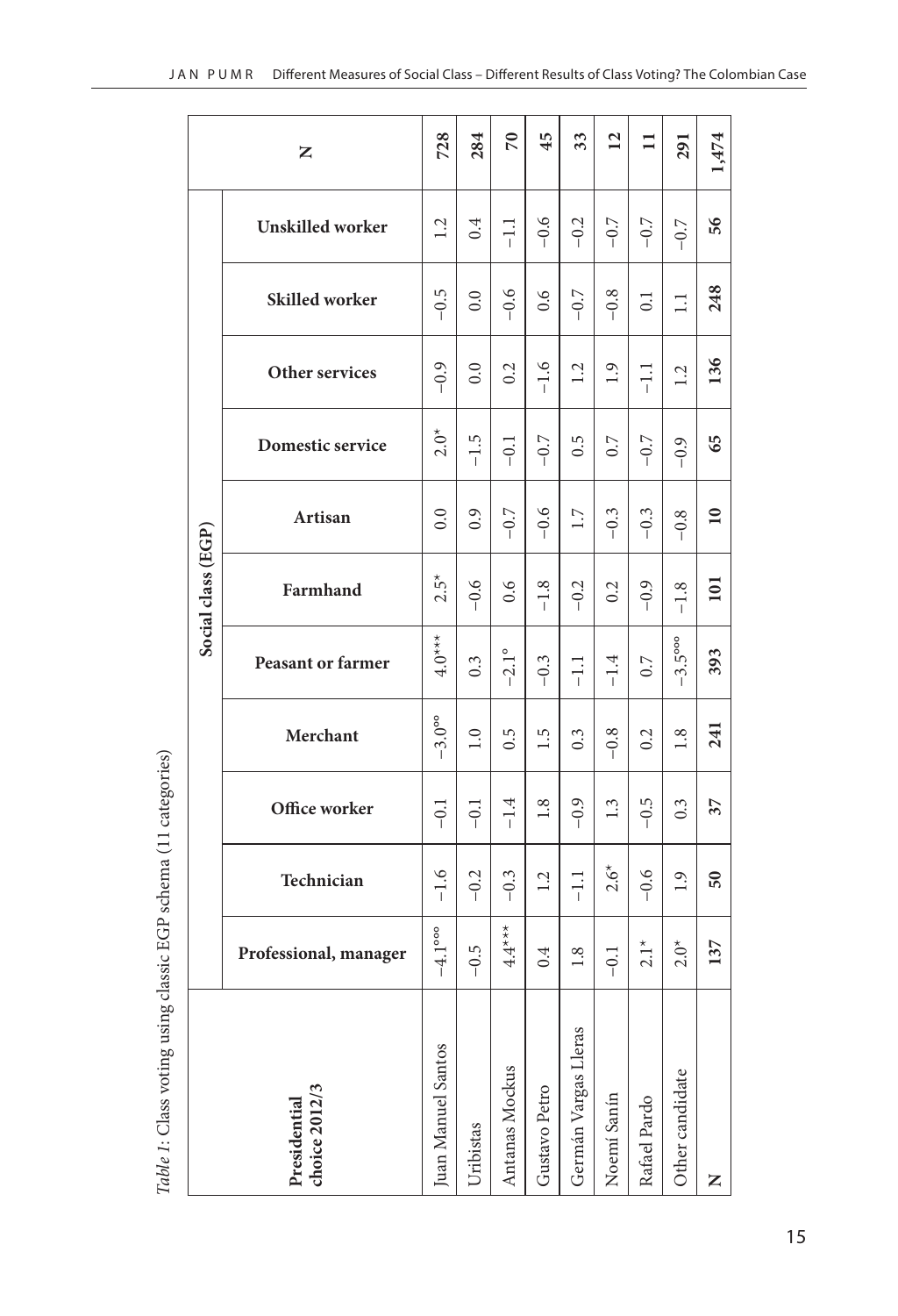|                    | Z                             | 1,135                    | 197                      | 122                 | ৩                | 1,460 |                                                         |
|--------------------|-------------------------------|--------------------------|--------------------------|---------------------|------------------|-------|---------------------------------------------------------|
|                    | Unskilled worker              | 0.2                      | 0.4                      | $-0.5$              | $-0.6$           | 88    |                                                         |
|                    | Skilled worker                | $-3.1$ <sup>oo</sup>     | $3.3***$                 | 0.7                 | $-0.6$           | 77    |                                                         |
|                    | Other services                | $-1.5$                   | 0.0                      | 1.8                 | $2.1*$           | 251   |                                                         |
| Social class (EGP) | Domestic service              | $3.1**$                  | $-3.8^{\circ\circ\circ}$ | 0.5                 | $-1.5$           | 403   |                                                         |
|                    | Artisan                       | $-1.2$                   | 0.4                      | 1.4                 | $-0.3$           | 25    |                                                         |
|                    | Farmhand                      | 2.0                      | $-1.8$                   | $-0.6$              | $-0.6$           | 76    |                                                         |
|                    | Peasant or farmer             | 0.7                      | $-0.4$                   | $-0.5$              | $-0.7$           | 113   |                                                         |
|                    | Merchant                      | $2.8**$                  | $-2.1^{\circ}$           | $-1.7$              | $\overline{0.1}$ | 220   |                                                         |
|                    | Office worker                 | $-0.6$                   | 0.8                      | 0.1                 | $-0.4$           | 46    |                                                         |
|                    | Technician                    | $-2.2^{\circ}$           | $2.6**$                  | $-0.2$              | 1.4              | 66    |                                                         |
|                    | Professional, manager         | $-4.3^{\circ\circ\circ}$ | $5.6***$                 | $-0.7$              | $1.0\,$          | 95    | 2006, 2007, 2012, 2013], author's Fig. and calculations |
|                    | choice 2006/7<br>Presidential | Alvaro Uribe Vélez       | Carlos Gaviria Díaz      | Horacio Serpa Uribe | Antanas Mockus   |       | Source: [AmericasBarometer                              |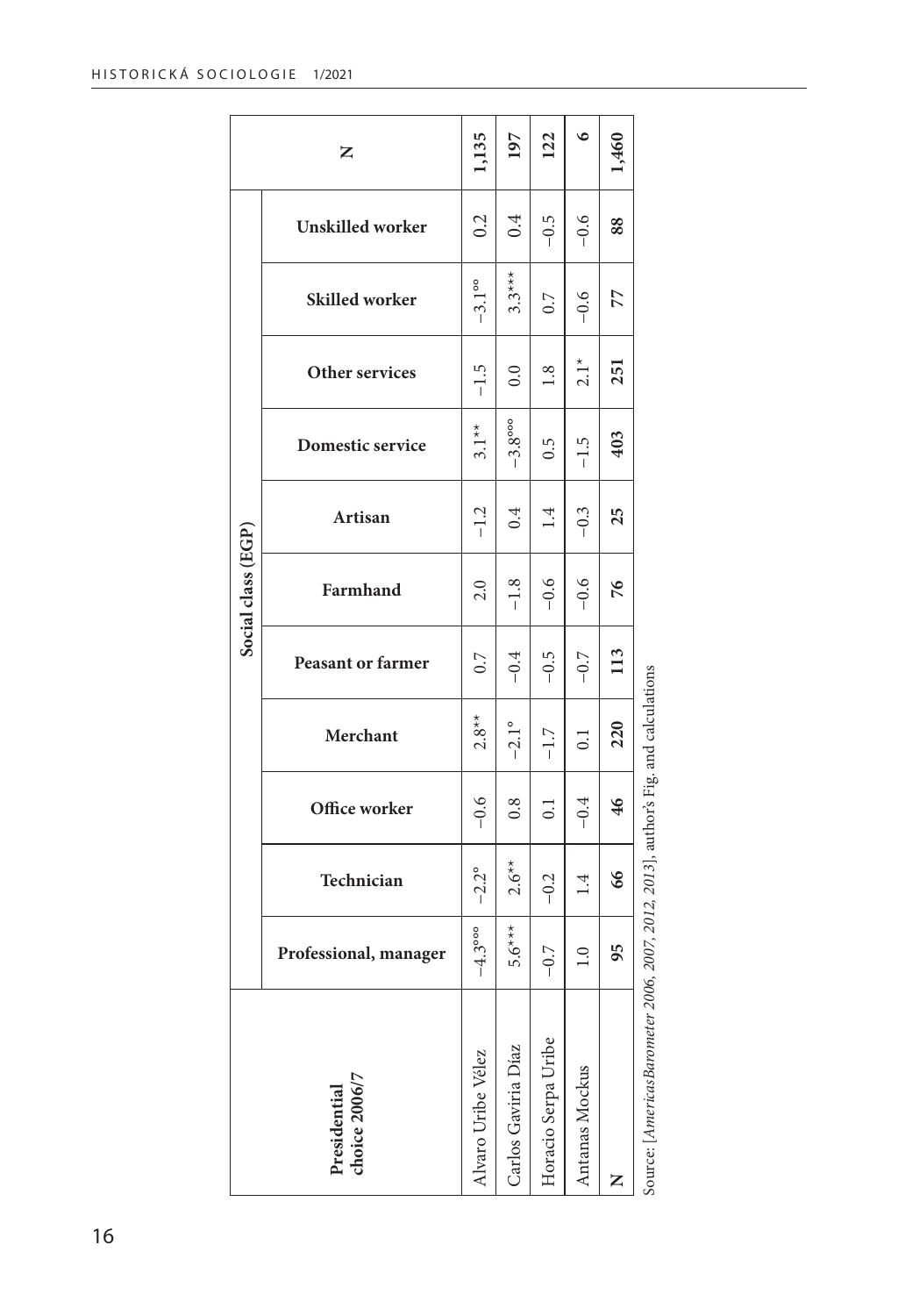If we use a specific schema for Latin American countries, which is the Mainwaring's model, we can find many similarities. Table 2 presents a model with 6 social classes. It can be seen, that the residual values for the service class and skilled workers show similarities with the classic EGP scheme which was mentioned above. Individuals within the service class tended to vote rather for the progressive candidates Carlos Gaviria (Alternative Democratic Pole) and Antanas Mockus (Green Alliance), or for Germán Vargas Lleras (Radical Change), who was offering a program focused on the liberal economy, which of course was attractive for wealthy voters from higher classes. We can see the same results with the classic scheme. A lot of peasants, farmers and farmhands belonging to the poor self-employed class, preferred Santos in 2012/3; this was higher than expected in the independent situation.

|                               | Social class (EGP-M)    |                           |                           |                          |                     |                           |     |
|-------------------------------|-------------------------|---------------------------|---------------------------|--------------------------|---------------------|---------------------------|-----|
| Presidential<br>choice 2006/7 | <b>Service</b><br>class | Petty<br>bour-<br>geoisie | Routine<br>Non-<br>manual | <b>Skilled</b><br>worker | Unskilled<br>worker | Poor<br>self-<br>employed | N   |
| Alvaro Uribe Vélez            | $-3.2^{\circ}$          | 1.7                       | $-1.1$                    | $-2.1^{\circ}$           | 1.7                 | 1.3                       | 747 |
| Carlos Gaviria Díaz           | $4.1***$                | $-2.1^{\circ}$            | 0.3                       | $3.4***$                 | $-1.1$              | $-2.0^\circ$              | 145 |
| Horacio Serpa Uribe           | $-0.9$                  | 0.0                       | 1.3                       | $-1.0$                   | $-0.8$              | 0.9                       | 77  |
| Antanas Mockus                | $2.1*$                  | 0.4                       | 0.1                       | $-0.5$                   | $-1.1$              | $-0.9$                    | 5   |
| $\mathbf N$                   | 106                     | 314                       | 174                       | 47                       | 201                 | 132                       | 974 |

*Table 2*: Class voting using specific EGP schema for Latin American countries [*Mainwaring – Torcal – Somma 2015*]; 6 categories

|                               |                         |                           |                           | Social class (EGP-M)     |                     |                           |     |
|-------------------------------|-------------------------|---------------------------|---------------------------|--------------------------|---------------------|---------------------------|-----|
| Presidential<br>choice 2012/3 | <b>Service</b><br>class | Petty<br>bour-<br>geoisie | Routine<br>Non-<br>manual | <b>Skilled</b><br>worker | Unskilled<br>worker | Poor<br>self-<br>employed | N   |
| Juan Manuel Santos            | $-3.1^{\circ}$          | $-0.7$                    | $-2.6^{\circ}$            | $-1.5$                   | 1.8                 | $4.1***$                  | 457 |
| Uribistas                     | $-0.7$                  | 0.4                       | $-0.4$                    | 0.6                      | $-0.4$              | 0.2                       | 172 |
| Antanas Mockus                | $3.6***$                | 0.6                       | 0.5                       | 0.7                      | $-0.4$              | $-3.4^{\circ\circ\circ}$  | 50  |
| Gustavo Petro                 | 1.7                     | $-1.8$                    | 1.3                       | 1.1                      | 0.9                 | $-1.7$                    | 29  |
| Germán Vargas Lleras          | $3.1**$                 | 0.9                       | $-1.4$                    | $-0.7$                   | 0.6                 | $-1.9$                    | 18  |
| Noemí Sanín                   | 1.8                     | $-0.4$                    | 0.5                       | $-0.9$                   | 0.4                 | $-0.8$                    | 6   |
| Rafael Pardo                  | 1.8                     | 0.5                       | 0.5                       | $-0.9$                   | $-0.9$              | $-0.8$                    | 6   |
| Other candidate               | $-0.1$                  | 0.5                       | $3.1**$                   | 1.0                      | $-2.1^{\circ}$      | $-1.6$                    | 178 |
| N                             | 99                      | 223                       | 92                        | 100                      | 109                 | 293                       | 916 |

Source: [*AmericasBarometer 2006, 2007, 2012, 2013*], author's Fig. and calculations

The topic of peace negotiating was much more important to the most vulnerable class. As mentioned above, many of campesinos belong to the poor self-employed and this class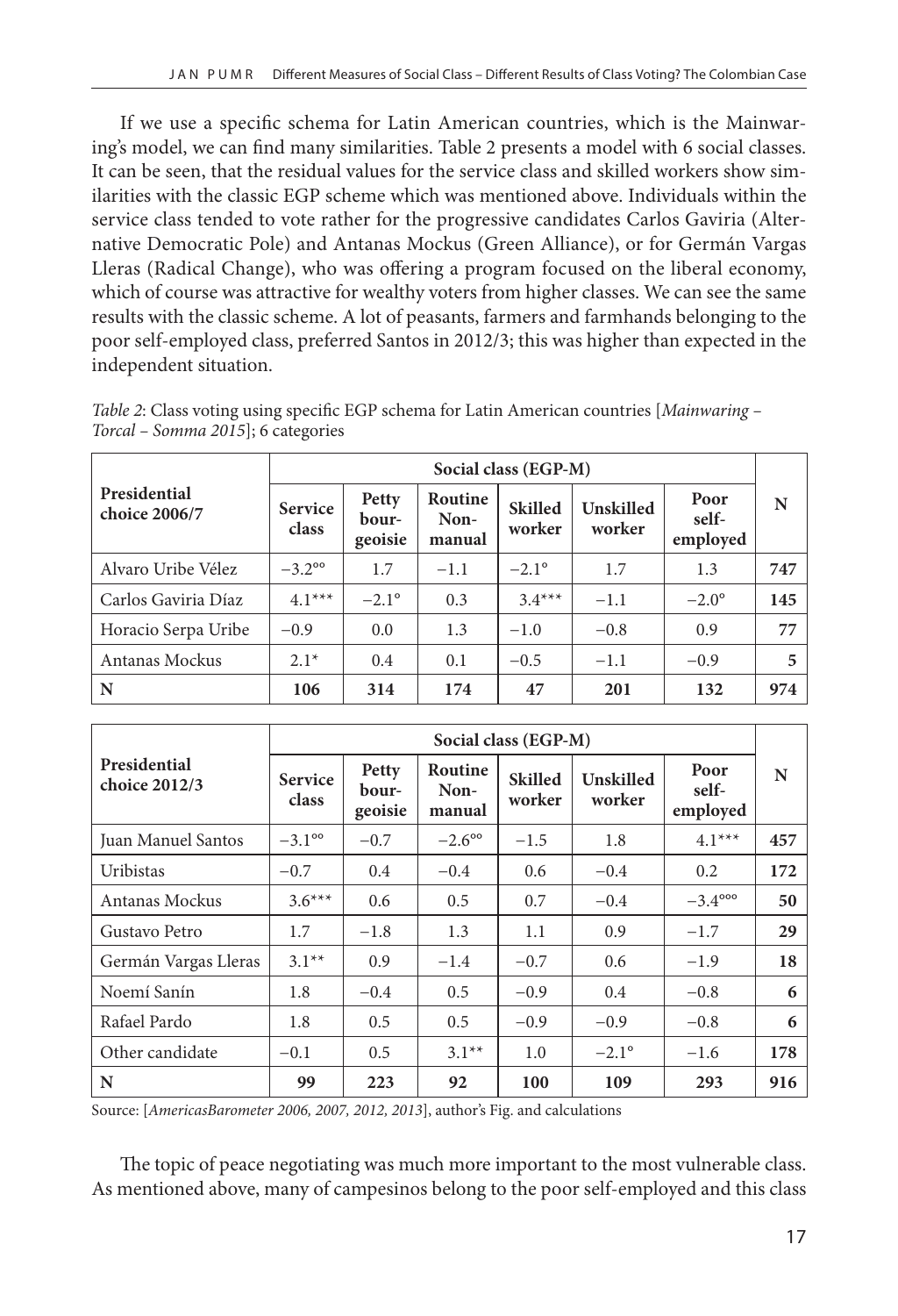during the war suffered more than others and this class more than any other was longing for peace. It means that class-concerned topics in this period were not so important. On that score left-wing candidates Mockus or Petro could not rely on classic voters.

As a summary of results of the models based on occupation level measures, a classic EGP scheme with 11 class categories has, as expected, provided more detailed information due to the fact that the number of independent variables was relatively high. Contrary to the narrow and specific Latin American scheme with 6 categories, we learned mainly about the tendency of campesinos to vote for Santos, a candidate who was the most suitable alternative for this social class. The reason was mentioned above, Santos was not a progressive salvation, but for such a vulnerable and haunted class as the *campesinos*, this peace-oriented president represented hope for them. Relatively surprising was the tendency of higher classes to vote rather for left-wing presidential candidates, in 2006/7 it was Carlos Gavíria and 6 years later "green" Antanas Mockus.

We can see that with the occupation level-based models the class voting is not quite clear in Colombia. Rather than class issues, the Colombians are interested in topics related to solving a long-standing conflict in their country.

| Presidential        |                          |        | Income quartile          |                          | N     |  |
|---------------------|--------------------------|--------|--------------------------|--------------------------|-------|--|
| choice 2006/7       | $\mathbf{H}$<br>Ш        |        | IV                       |                          |       |  |
| Alvaro Uribe Vélez  | $-4.8^{\circ\circ\circ}$ | $-1.3$ | $3.5***$                 | $3.2**$                  | 1,048 |  |
| Carlos Gaviria Díaz | $5.1***$                 | 1.6    | $-3.9^{\circ\circ\circ}$ | $-3.4^{\circ\circ\circ}$ | 202   |  |
| Horacio Serpa Uribe | 0.1                      | 0.0    | 0.2                      | $-0.3$                   | 113   |  |
| Antanas Mockus      | $2.8**$                  | $-0.3$ | $-1.7$                   | $-1.0$                   | 10    |  |
| N                   | 410                      | 339    | 307                      | 317                      | 1,373 |  |

*Table 3*: Class voting using socio-economic level of Household Income

| Presidential         |                          |         | Income quartile |                | N     |  |
|----------------------|--------------------------|---------|-----------------|----------------|-------|--|
| choice 2012/3        | I                        | $_{II}$ | III             | IV             |       |  |
| Juan Manuel Santos   | $-4.6^{\circ\circ\circ}$ | $-1.2$  | 0.8             | $5.1***$       | 687   |  |
| Uribistas            | $-0.2$                   | 0.9     | 1.9             | $-2.6^{\circ}$ | 276   |  |
| Antanas Mockus       | $4.4***$                 | $-0.4$  | $-1.3$          | $-2.8^{\circ}$ | 67    |  |
| Gustavo Petro        | 0.9                      | $2.0*$  | $-1.2$          | $-1.8$         | 39    |  |
| Germán Vargas Lleras | $2.3*$                   | 0.0     | $-1.6$          | $-0.9$         | 28    |  |
| Noemí Sanín          | 0.7                      | 0.9     | $-1.8$          | 0.2            | 11    |  |
| Rafael Pardo         | $-0.7$                   | $-1.2$  | $-0.4$          | $2.3*$         | 11    |  |
| Other candidate      | $2.3*$                   | 0.1     | $-0.7$          | $-1.8$         | 274   |  |
| N                    | 379                      | 344     | 322             | 348            | 1,393 |  |

Source: [*AmericasBarometer 2006, 2007, 2012, 2013*], author's Fig. and calculations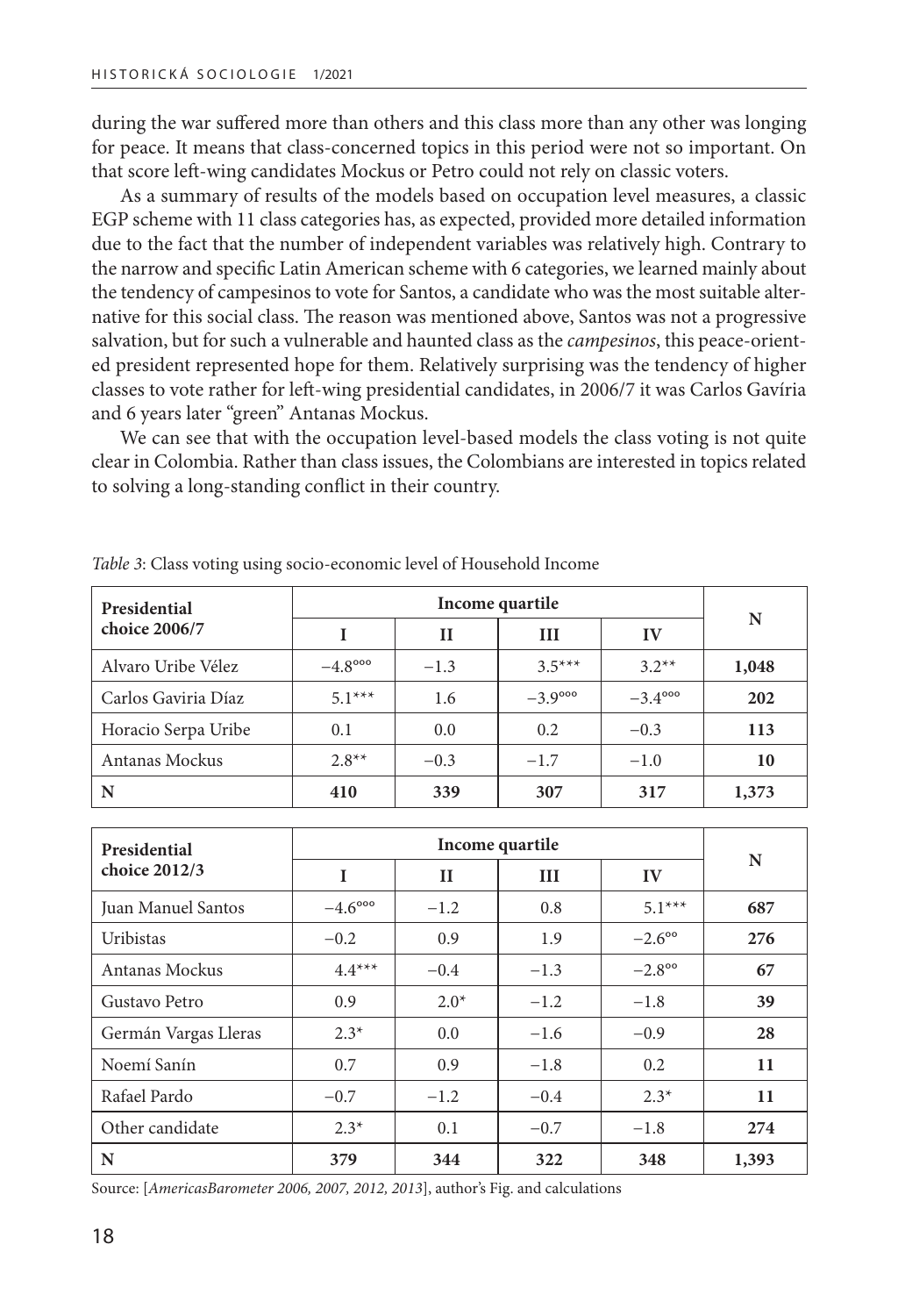Now we can focus on results of models based on socio-economic measures. Table 3 represents the results of class voting based on the household income. As with previous models, this model also offers significant residual values in several cases. Uribe in 2006/7 had significant support of the lower classes. On the other hand, the number of votes of lower classes for Gavíria was much lower than expected in the independent situation. 6 years later, the residue measured by the lowest-income voters who signed up for Santos was very high. Again, this class includes especially the poor self-employed class of the Mainwaring EGP scheme, and we can find also classes of peasants and farmhands from the classic EGP scheme. Lowest classes again did not support the left-wing candidates. As mentioned above, they were more concerned with conflict resolution topics than class issues such as redistribution of wealth, social security, etc. On the other hand, higher levels were supported by more progressive candidates. A possible explanation could be that the vast majority of higher classes live in large cities, and they are not that interested in the armed conflict in the country; more likely they have interests in sustainable development or the solution of a catastrophic situation in urban transport (especially Bogotá and Cali).

| Presidential        |                          |              | N            |                          |       |
|---------------------|--------------------------|--------------|--------------|--------------------------|-------|
| choice 2006/7       |                          | $\mathbf{H}$ | Ш            | IV                       |       |
| Alvaro Uribe Vélez  | $-3.7^{\circ\circ\circ}$ | $-1.0$       | $2.4*$       | $2.4*$                   | 1,230 |
| Carlos Gaviria Díaz | $4.5***$                 | 1.0          | $-2.0^\circ$ | $-3.5^{\circ\circ\circ}$ | 231   |
| Horacio Serpa Uribe | $-1.1$                   | 0.4          | $-0.5$       | 1.2                      | 133   |
| Antanas Mockus      | $3.7***$                 | $-0.5$       | $-2.0$       | $-1.2$                   | 11    |
| N                   | 401                      | 401          | 413          | 390                      | 1,605 |

*Table 4*: Class voting using socio-economic level of Household Wealth Index

| Presidential choice  |                          |                          | Wealth Index quartile |                | N     |  |
|----------------------|--------------------------|--------------------------|-----------------------|----------------|-------|--|
| 2012/3               | I                        | $_{II}$                  | Ш                     | IV             |       |  |
| Juan Manuel Santos   | $-3.7^{\circ\circ\circ}$ | $-3.4^{\circ\circ\circ}$ | $2.8**$               | $4.0***$       | 779   |  |
| Uribistas            | $-1.4$                   | 1.7                      | 0.4                   | $-0.7$         | 305   |  |
| Antanas Mockus       | $3.4***$                 | 1.7                      | $-2.5^{\circ}$        | $-2.5^{\circ}$ | 77    |  |
| Gustavo Petro        | 1.7                      | $-1.0$                   | 1.7                   | $-2.1^{\circ}$ | 47    |  |
| Germán Vargas Lleras | $3.1**$                  | 0.9                      | $-1.4$                | $-2.4^{\circ}$ | 34    |  |
| Noemí Sanín          | 0.3                      | 0.6                      | $-0.4$                | $-0.4$         | 12    |  |
| Rafael Pardo         | $-0.3$                   | 0.8                      | $-0.3$                | $-0.3$         | 11    |  |
| Other candidate      | $2.3*$                   | 1.5                      | $-2.7$ <sup>oo</sup>  | $-1.1$         | 304   |  |
| N                    | 345                      | 398                      | 342                   | 484            | 1,569 |  |

Source: [*AmericasBarometer 2006, 2007, 2012, 2013*], author's Fig. and calculations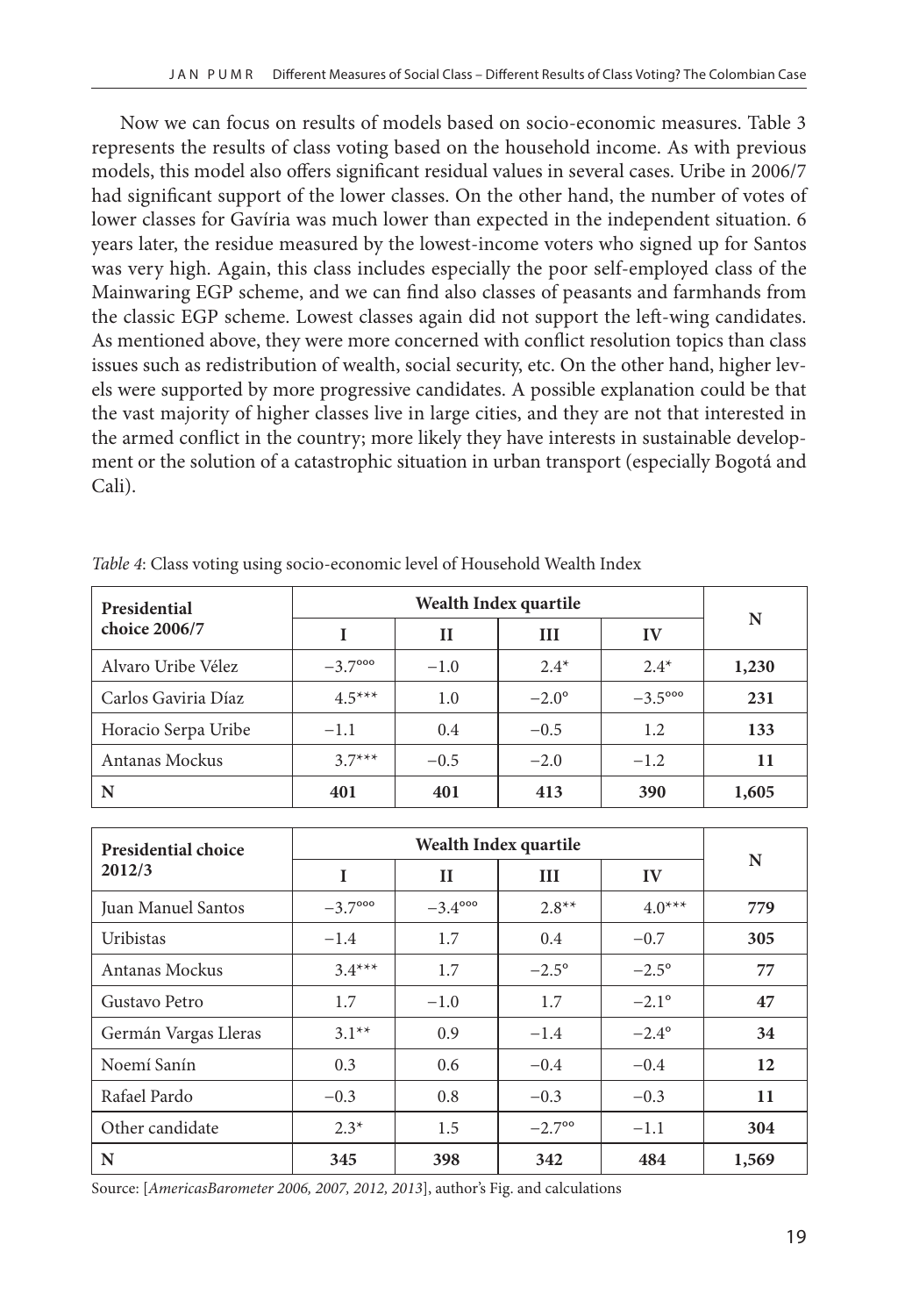Table 4 offers nearly the same results and presents the class voting using a model based on the household wealth index. Again, the higher class preferred the more progressive candidates, while the lower classes voted rather for conservative ones. It is not a unique situation in Latin America, it happens when the campaign is more focused on civic issues rather than class issues [*Mainwaring – Torcal – Somma 2015: 78–79*].

The educated urban higher-middle class represents the voters of progressive left-wing candidates in Colombia. A good proof can be seen from the results of Table 5. Mainwaring et al. have made the same conclusion. What is interesting here, however, are gender results. There is a big difference between men and women. Actually, in the countries with the lower level of female professionals, women are more conservative than men and significantly rather voting for more right-wing candidates [*Morgan 2015*]. As for the variable of age, the fact that older voters are much more conservative than their younger counterparts is confirmed here.

| Presidential        | Other variables |                          |                                 |                            |  |  |  |  |  |
|---------------------|-----------------|--------------------------|---------------------------------|----------------------------|--|--|--|--|--|
| choice 2006/7       | Area:<br>Urban  | Gender:<br>Male          | <b>Education:</b><br>$10$ yrs + | Age:<br>$35 \text{ yrs} +$ |  |  |  |  |  |
| Alvaro Uribe Vélez  | $-2.5^{\circ}$  | $-4.3^{\circ\circ\circ}$ | $-8.2^{\circ\circ\circ}$        | $2.1*$                     |  |  |  |  |  |
| Carlos Gaviria Díaz | $2.4*$          | $3.9***$                 | $77***$                         | $-3.0^{\circ}$             |  |  |  |  |  |
| Horacio Serpa Uribe | 0.2             | 1.0                      | 1.8                             | 1.3                        |  |  |  |  |  |
| Antanas Mockus      | 1.9             | $2.1*$                   | $3.3***$                        | $-2.6^{\circ}$             |  |  |  |  |  |

*Table 5*: Class voting using other variables (area, gender, education and age)

| Presidential         |                | Other variables |                                         |                            |  |  |  |  |  |  |
|----------------------|----------------|-----------------|-----------------------------------------|----------------------------|--|--|--|--|--|--|
| choice 2012/3        | Area:<br>Urban | Gender:<br>Male | <b>Education:</b><br>$10 \text{ yrs} +$ | Age:<br>$35 \text{ yrs} +$ |  |  |  |  |  |  |
| Juan Manuel Santos   | $-2.3^{\circ}$ | $-1.9$          | $-7.2^{\circ\circ\circ}$                | $4.9***$                   |  |  |  |  |  |  |
| <b>Uribistas</b>     | $-0.2$         | $-0.7$          | $-0.9$                                  | $-0.1$                     |  |  |  |  |  |  |
| Antanas Mockus       | $2.3*$         | 1.6             | $4.5***$                                | $-1.2$                     |  |  |  |  |  |  |
| Gustavo Petro        | 1.3            | $2.1*$          | $3.4***$                                | 0.5                        |  |  |  |  |  |  |
| Germán Vargas Lleras | 1.9            | 0.6             | $2.7**$                                 | $-0.1$                     |  |  |  |  |  |  |
| Noemí Sanín          | 1.2            | $-2.4^{\circ}$  | $2.8**$                                 | $-0.8$                     |  |  |  |  |  |  |
| Rafael Pardo         | $-1.8$         | $-1.0$          | $-1.7$                                  | $-0.2$                     |  |  |  |  |  |  |
| Other candidate      | 0.7            | 1.8             | $4.8***$                                | $-5.3^{\circ\circ\circ}$   |  |  |  |  |  |  |

Source: [*AmericasBarometer 2006, 2007, 2012, 2013*], author's Fig. and calculations

The last Table 6 shows regional voting results. Two important pieces of information can be found therein. Firstly, the Pacific region, with its cultural diversity differs much more from the others and chooses rather alternative candidates and is very anti-Uribista. The Pacific region – especially departments Cauca and Valle del Cauca – was also a territory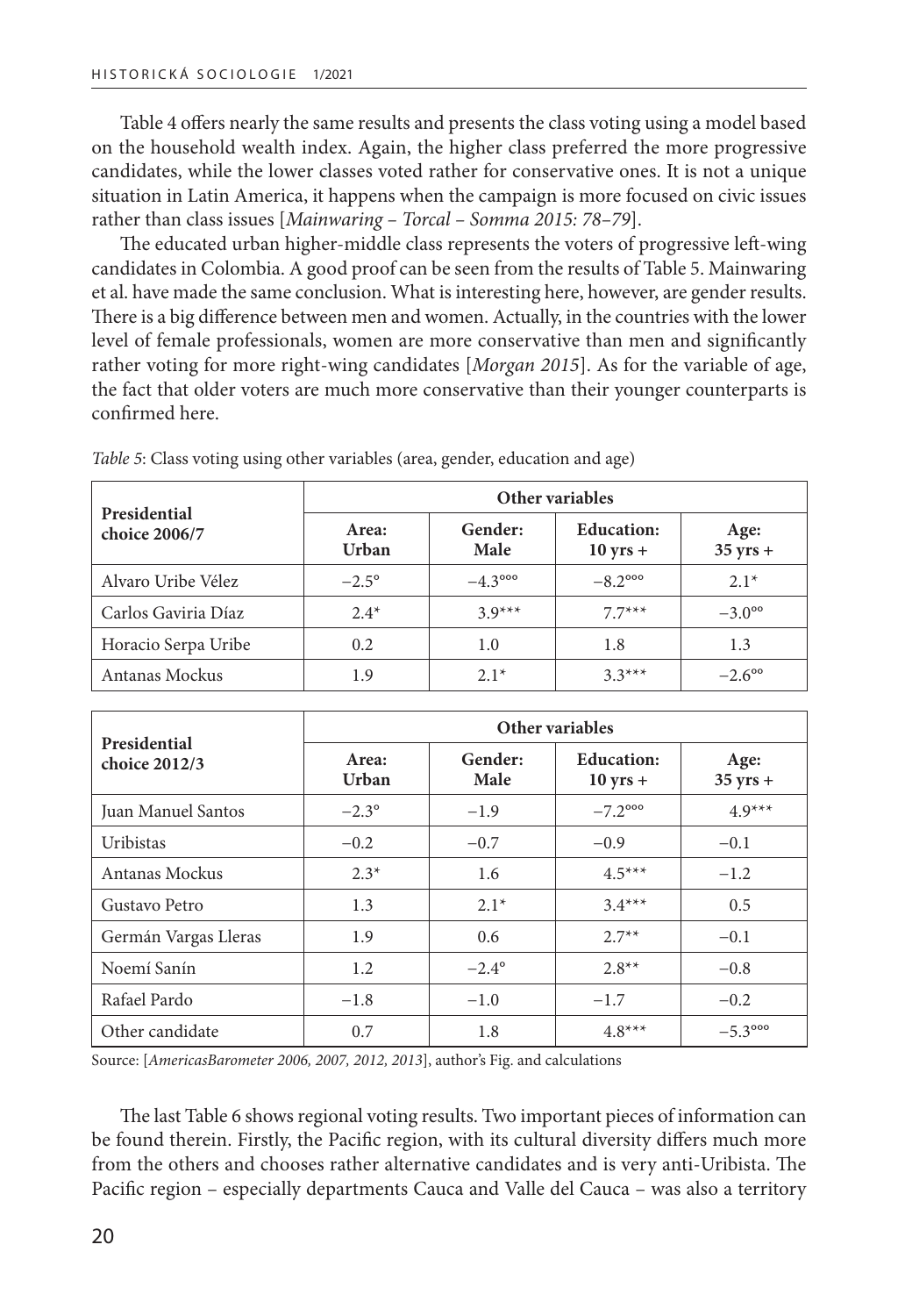where guerrilla groups were mostly active for decades. In contrast, the Oriental region significantly prefers voting for Uribistas. The results of the vote in Bogotá are significant only in years 2006/7 and they are the evidence of previous results of class voting. Bogotá voted for progressive left-wing candidates.

|                               |                          |              |                          | Region                   |                     |                               |       |
|-------------------------------|--------------------------|--------------|--------------------------|--------------------------|---------------------|-------------------------------|-------|
| Presidential<br>choice 2006/7 | Bogotá                   | Central      | Oriental                 | Pacifica                 | Atlantica<br>Región | es<br>Territorios<br>Nacional | N     |
| Alvaro Uribe Vélez            | $-3.9^{\circ\circ\circ}$ | $2.6***$     | $3.5***$                 | $-4.1^{\circ\circ\circ}$ | 0.3                 | 1.0                           | 1,230 |
| Carlos Gaviria Díaz           | $4.2***$                 | $-0.8$       | $-3.9^{\circ\circ\circ}$ | $3.9***$                 | $-2.2^{\circ}$      | $-0.3$                        | 231   |
| Horacio Serpa Uribe           | $-0.9$                   | $-2.5^\circ$ | $-0.2$                   | 1.5                      | $2.7**$             | $-1.0$                        | 133   |
| Antanas Mockus                | $5.4***$                 | $-1.9$       | $-0.9$                   | $-0.5$                   | $-1.1$              | $-0.6$                        | 11    |
| N                             | 237                      | 394          | 325                      | 233                      | 369                 | 47                            | 1,605 |

*Table 6*: Regional voting using variable of region

|                               |        |              |          | Region                   |                     |                           |       |
|-------------------------------|--------|--------------|----------|--------------------------|---------------------|---------------------------|-------|
| Presidential<br>choice 2012/3 | Bogotá | Central      | Oriental | Pacifica                 | Atlantica<br>Región | Territorios<br>Nacionales | N     |
| Juan Manuel Santos            | $-0.5$ | 1.3          | $-1.0$   | 1.3                      | $-0.9$              | $-0.3$                    | 779   |
| Uribistas                     | $-1.8$ | 0.8          | $3.9***$ | $-4.2^{\circ\circ\circ}$ | 0.8                 | 0.6                       | 305   |
| Antanas Mockus                | 1.3    | 0.2          | $-0.7$   | 0.8                      | $-2^{\circ}$        | 1.3                       | 77    |
| Gustavo Petro                 | 0.8    | $-2.5^\circ$ | $-1.1$   | $-0.3$                   | $3.1**$             | $-0.3$                    | 47    |
| Germán Vargas Lleras          | 1.5    | 0.8          | $-0.2$   | $-1.0$                   | $-1.1$              | 0.0                       | 34    |
| Noemí Sanín                   | 1.5    | $-1.8$       | 0.6      | $-0.2$                   | 0.2                 | $-0.6$                    | 12    |
| Rafael Pardo                  | 1.7    | $-1.0$       | 0.0      | $-0.8$                   | 0.4                 | $-0.6$                    | 11    |
| Other candidate               | 0.1    | $-1.1$       | $-1.9$   | $2.8**$                  | 0.4                 | $-0.6$                    | 304   |
| N                             | 264    | 330          | 293      | 290                      | 348                 | 44                        | 1,569 |

Source: [*AmericasBarometer 2006, 2007, 2012, 2013*], author's Fig. and calculations

# **Conclusion**

The results of class-based behaviour in Colombia have brought interesting information. There are not many differences between the results of individual stratification models. The interesting thing is in fact, that we can find reverse class voting in Colombia. Each stratification model offered almost the same result. The higher-middle classes vote rather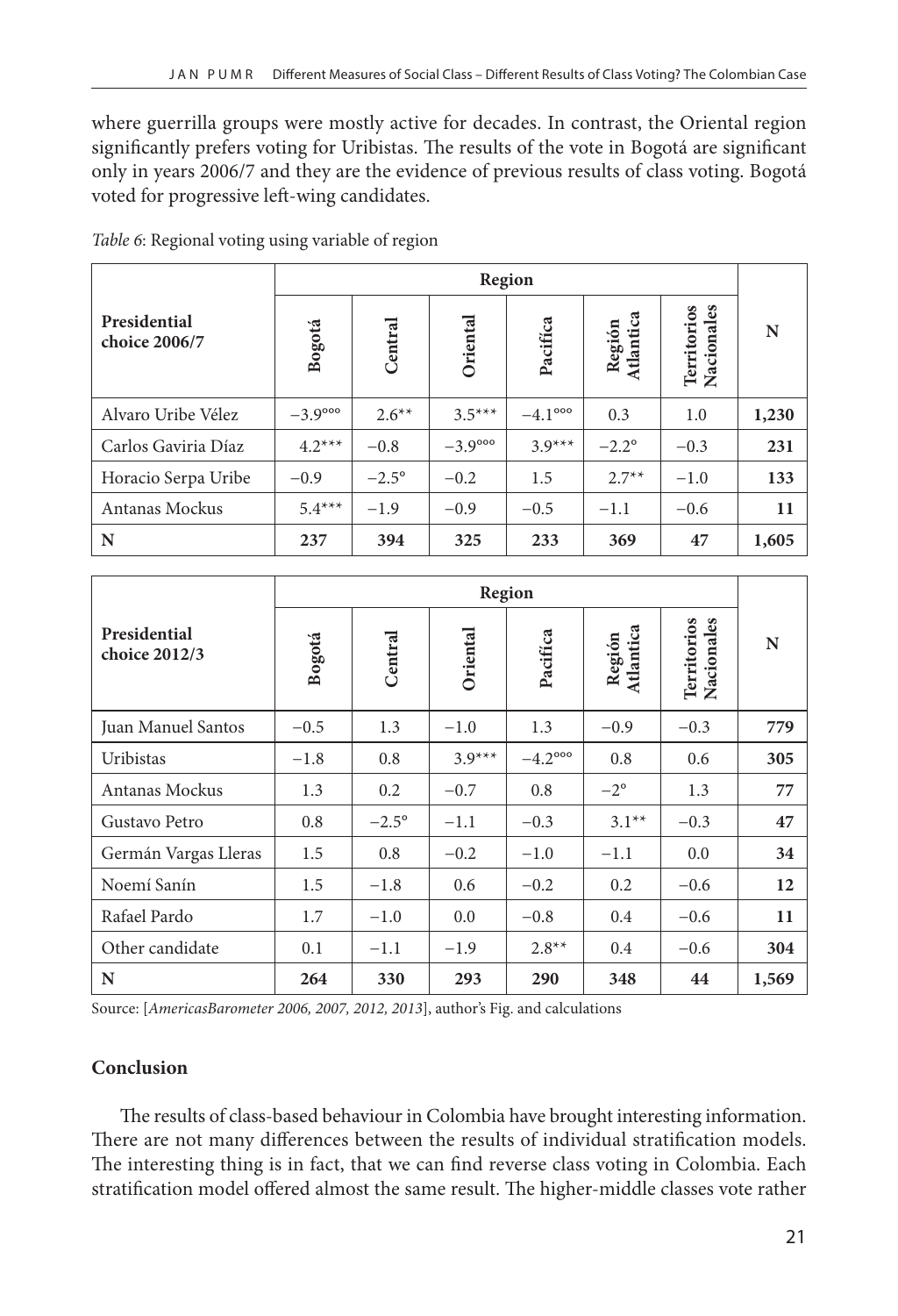for progressive centre left-wing candidates while the lower classes vote more for most conservative candidates. One of the explanations can be following: The better environment, sustainable development and solving of poor and crowded urban transport are more important topics for the educated voters in large cities. Thanks to the political decentralization [*Eaton 2020*] in recent years, the mayor's office in Bogotá has been regularly filled by candidates from more progressive parties (Antanas Mockus, Gustavo Petro, Claudia López etc.) and only confirms the conclusions of this article. Neoliberal parties failing to grasp the above issues and losing to the progressive parties, which often leads to a left turn in Latin American capitals [*Angotti 2013*].

On the contrary, the topic of armed conflict in the countryside is not so important for them compared to the vulnerable classes. For the rural lower classes, that were most affected by a civil war, the most important issue is a conflict resolution. And this could be a reason for the support for Uribe in 2006/7 and later for Santos in 2012/3. In the first case, Uribe was very popular and many of his controversies and scandals were not proven and also during his presidency the number of FARC-EP members significantly decreased. In the second case, mostly the campesinos were very tired of a never-ending conflict and Santos was a chance to finally reach a peace treaty. The most significant support for Santos came from the class of peasants and farmers. The class which suffered a lot during the last 50 years. For that reason, the class issue in the case of Colombia is important, but it is not so clear because of the topic of a civil war between government, guerrilla groups and *paramilitares*. This topic is for very good reasons for some classes more important than classic class issues, e.g. social redistribution of income and wealth, social security or issues of education. It will be interesting to observe the future in Colombia. When data from 2018 elections will be available, it would be clearer whether the results of the 2006/7 and 2012/3 class votes were just a question of actual issues in the society or whether they have deeper roots.

#### **Acknowledgements**

This paper is a part of the specific research project of the Philosophical faculty of the Hradec Králové University "Different measures of social class – different results of class voting?".

#### **Bibliography**

Angotti, Tom [2013]. Urban Latin America: Violence, Enclaves, and Struggles for Land. *Latin American Perspectives* 40 (2).

Breen, Richard [2005]. Foundations of a Neo-Weberian Class Analysis. In. Wright, Elin O. (ed.). *Approaches Class Analysis*. Cambridge: Cambridge University, pp. 31–50.

Connelly, Roxanne – Gayle, Vernon – Lambert, Paul S. [2016]. A Review of occupation-based social classifications for social survey research. *Methodological Innovations* 9: 1–14.

Córdova, Abby [2009]. Methodological Note: Measuring Relative Wealth using Household Asset Indicators. *AmericasBarometer Insights* 2009 (6): 1–9.

Eaton, Kent [2020]. Bogotá's Left Turn: Counter Neoliberalization in Colombia. *International Journal of Urban and Regional Research* 44 (1).